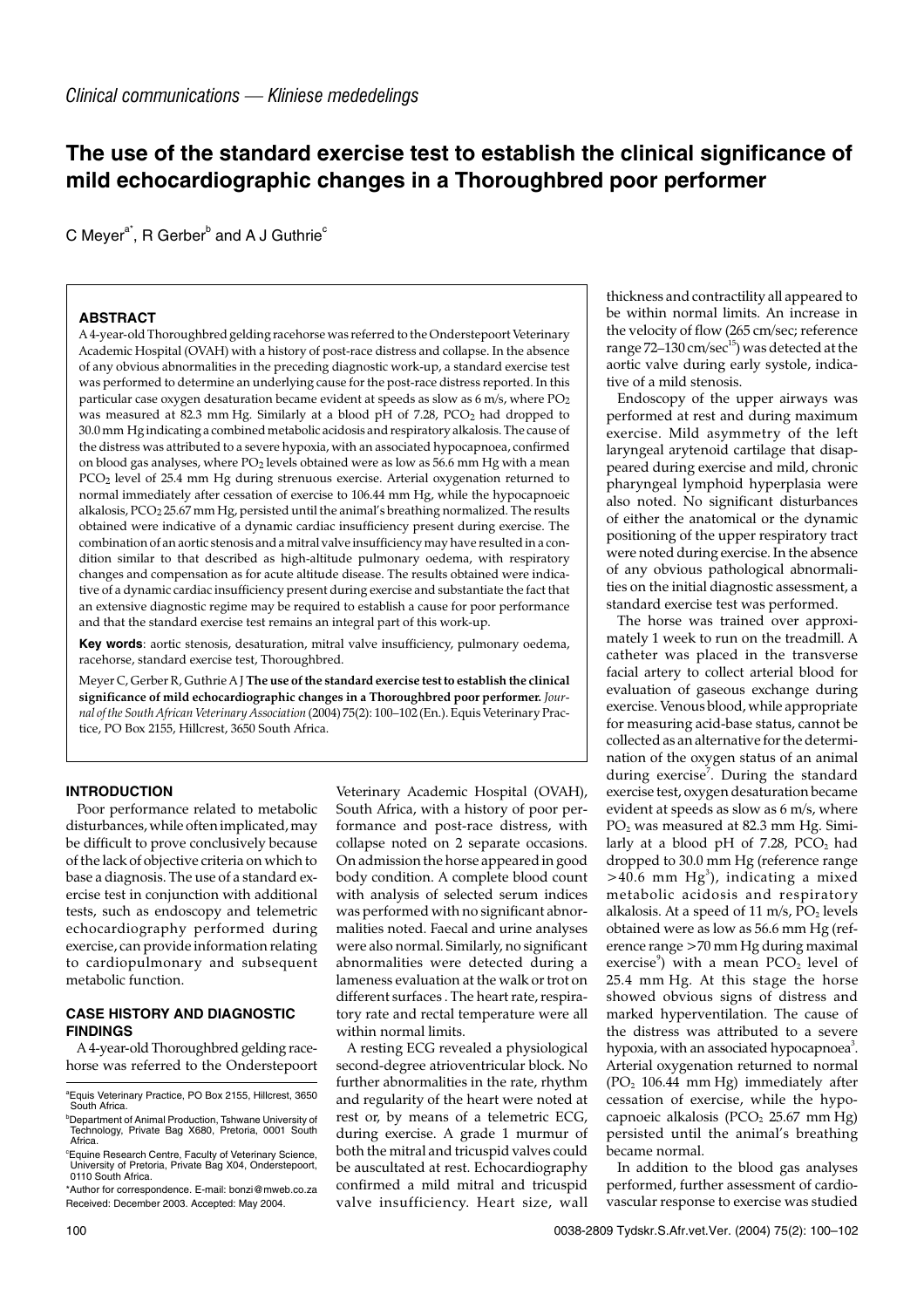by means of pulmonary arterial pressure measurements taken during exercise. These measurements were obtained using an intravascular transducer placed in the left jugular vein and passed through the left atrium and left ventricle into the pulmonary artery. The position of the catheter was verified by the presence of typical pulmonary arterial pressure tracings on the chart recorder<sup>9</sup>. In this case the mean pulmonary artery pressure was recorded at 120 mm Hg during maximal exercise when the heart rate averaged approximately 200 beats/minute. Pulmonary arterial pressures have been measured in resting, as well as in submaximally and maximally exercising horses. Results obtained showed a mean pressure recording of  $26.40 \pm 3.83$  mm Hg at rest with a 30 % increase during submaximal exercise, followed by a pressure plateau of approximately 80 mm Hg during maximal intensity exercise at a heart rate of approximately 200 beats/minute<sup>7,5,12</sup>. In this case, the significant increase in the mean pulmonary arterial pressure can potentially be attributed to a hypoxic pulmonary vasoconstriction<sup>5,21</sup> and/or a substantial increase in transmural pressure throughout the lungs due to a mitral valve insufficiency in combination with mild aortic stenosis. Mean pulmonary arterial pressures also returned to normal values immediately after cessation of exercise. The results obtained were indicative of a dynamic cardiac insufficiency during exercise. It was concluded that the horse would be unlikely to compete successfully and further cardiovascular decompensation could be expected with age and the animal was consequently euthanased.

At necropsy there was a mild increase in the amount of pericardial fluid as well as mild thickening of the right and left atrioventricular valves. No lesions were detected histopathologically in the myocardium. Histopathology performed on the lungs revealed a moderate, diffuse bronchitis and peribronchitis characterized by a mixed inflammatory infiltrate consisting of lymphocytes, plasma cells and eosinophils. No pathogens were detected in association with these lesions, which appeared to have an allergic origin and may have been indicative of early stages of chronic obstructive pulmonary disease. No other significant lesions were detected.

#### **DISCUSSION**

The majority of Thoroughbred horses in training with reported poor performance and time off from racing are primarily diagnosed with disorders of the musculoskeletal system<sup>7</sup>. Additional causes contributing to a decreased performance include upper and lower respiratory tract disorders $^{20}$ . By contrast, poor performance related to metabolic disturbances may be difficult to identify and in these instances the use of a standard exercise test in conjunction with additional tests, such as endoscopy and telemetric echocardiography performed during exercise, can provide a range of information relating to cardiopulmonary and metabolic function $1,7,10,20$ 

Once an animal is able to run confidently at the front of the belt at high speed, the standard exercise test can be completed in a single time period<sup>7,20</sup>. The standard operating procedure for the test consists of an initial warm-up period followed by incremental increases in velocity over 1-minute intervals $7,20$ . The number of incremental steps completed gives an indication of the horse's ability to perform maximally and also provides an indication of whether an individual's performance is comparable to other horses under the same conditions<sup>7,19,20</sup>. The test is also performed with the treadmill at an incline to increase the intensity of the exercise without the need to attain excessive velocities. The test is terminated when the horse shows signs of exhaustion and is no longer able to maintain its position at the front of the treadmill without aid $19$ .

In normal, healthy horses at sea level, arterial oxygen and carbon dioxide blood gas tensions have a mean value of approximately 100 mm Hg and 45 mm Hg respectively, at rest<sup>7</sup>. Arterial oxygen blood gas tension levels fall  $(\pm 70 \text{ mm Hg})$  while  $PCO<sub>2</sub>$  levels increase (>48 mm Hg) during maximal exercise intensities<sup>3,7,11,21</sup>. In Thoroughbred horses, and similarly in man, high-intensity or maximal exercise bouts are therefore characterized by hypoxia, hypercapnoea and a metabolic acidosis<sup>11</sup>. The metabolic acidosis is due to an efflux of lactate from working muscles into the circulation, the production and release of which is exponentially proportional to an increase in exercise intensity $6.8$ .

The reasons for the exercise-induced hypoxia, associated with an apparently paradoxical hypercapnoea in the absence of severe respiratory disease, are unclear. As exercise-induced arterial hypoxaemia and hypercapnoea are closely related to exertion level, several physiological mechanisms have been proposed for this phenomenon. These include speculations that increased arteriovenous shunts develop during maximal intensity exercise, with resultant ventilation perfusion mismatching $^{1,7,18}$ . This condition is further exacerbated by an increase in the bloodalveolar diffusion distance due to the

development of a transient interstitial pulmonary oedema. Marked hypoventilation occurs and the simultaneous high cardiac output at exercise, may result in a pulmonary capillary transit time which is insufficient for complete equilibration of oxygen across the respiratory membrane, resulting in a combination of factors culminating in inadequate oxygen uptake and removal of  $CO<sub>2</sub>$  by the exercising animal<sup>1,2,7,10,17,18,21</sup>. It should be noted that in some studies in humans, supreme athletic individuals exercising at supramaximal intensities exhibit a hypocapnoea secondary to hyperventilation<sup>11</sup>. This is most likely due to the activation of the medullary respiratory centre by extreme hypoxia. There is, however, no respiratory response to hypoxia until  $PO<sub>2</sub>$  reaches  $60$  mm Hg or less with PCO<sub>2</sub> accumulation providing the stimulation for normal respiratory drive<sup>3,21</sup>. Although it is not clear at which capillary blood levels of  $PO<sub>2</sub>$  the central circulation becomes impaired, extreme hypoxia is incompatible with normal neural activity. In military aviation medicine studies, it has additionally been shown that hypoxia associated with hypocapnoea may increase the severity of temporary or permanent mental retardation when compared with hypoxia associated with eu- or hypercapnoea<sup>4</sup>.

The clinical findings in this case are comparable to those seen with an acute ventilatory response to high altitude. Under these conditions the peripheral chemoreceptors, dominated by the carotid body, become stimulated by a fall in ambient and inspired  $PO<sub>2</sub><sup>7,21</sup>$ . The immediate ventilatory response, an acute increase in ventilation, is thus triggered by the decrease in arterial  $PO<sub>2</sub>$ . While this hyperventilation has a beneficial effect on oxygenation, this effect is limited as a potentially adverse hypocapnoea and alkalosis rapidly develop. Initially the problem is resolved by a compromise where the increased ventilation does not adequately replace depleted oxygen, but the acid-base disturbance that results, is considerably less than might occur with a full ventilatory response<sup>3,21</sup>. A rare, far more life-threatening disorder, typically associated with acute altitude sickness, has also been recorded. This syndrome of high-altitude pulmonary oedema, has been described more commonly in males, although an underlying or predisposing factor has not yet been identified. This condition is characterized by an increase in pulmonary arterial pressure and pulmonary oedema. It has been suggested that high pulmonary arterial pressure can lead to changes in transmural pressures with leakage of fluid across membranes